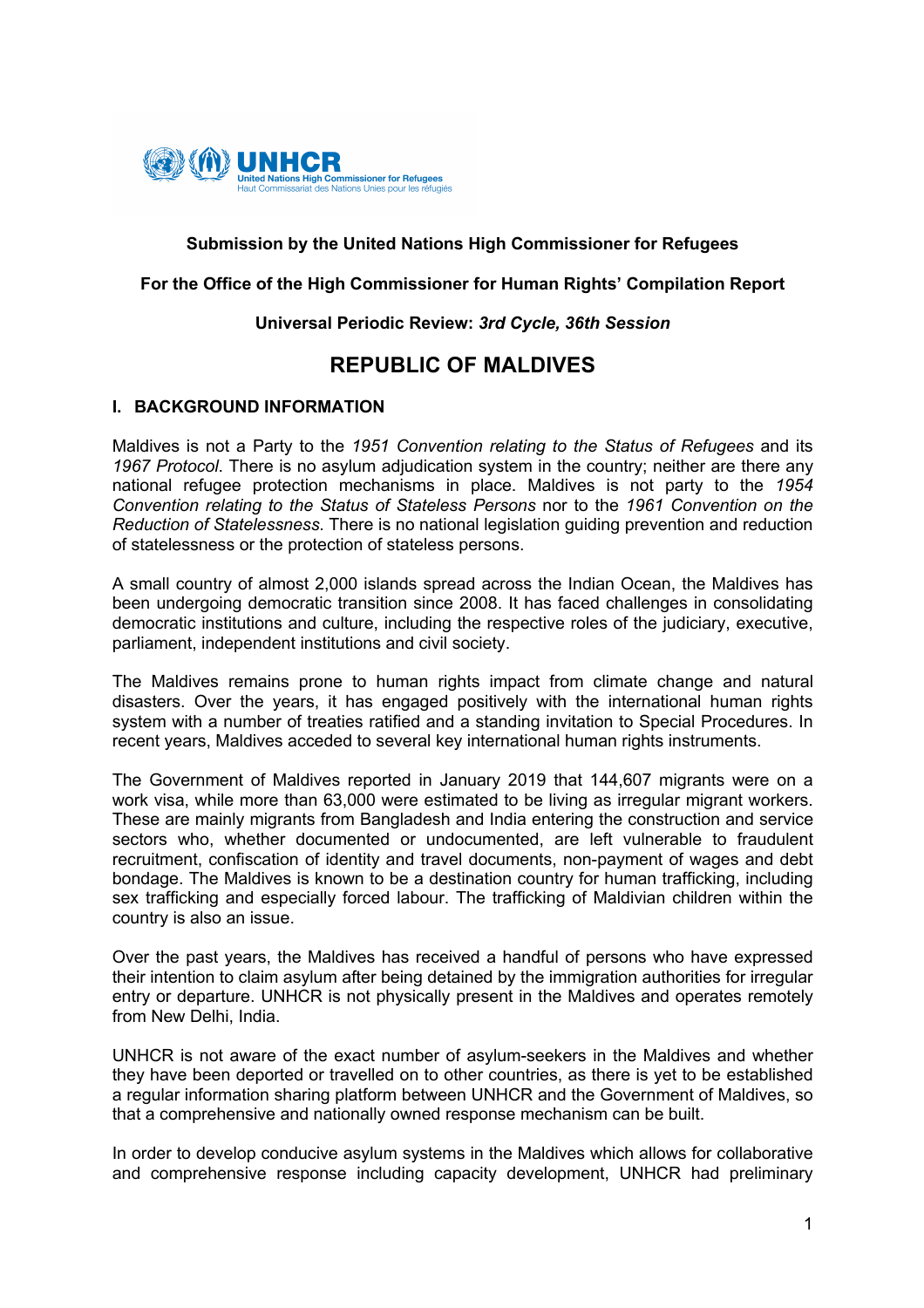dialogue with the Maldivian authorities in the past and recently initiated efforts to restart the discussion. At this moment, the outcome is difficult to predict at this juncture as the concept of a national refugee protection framework is nascent to the Maldivian authorities.

# **II. ACHIEVEMENTS AND POSITIVE DEVELOPMENTS**

### **Positive developments linked to 2nd cycle UPR recommendations**

**Linked to 2nd cycle UPR Recommendations supported by the Government no. 141.66**: "Expeditiously implement the Anti-Human Trafficking Act and provide facilities and necessary assistance to the victims, in particular women and children" (Sri Lanka) and **no. 141.69**: "Continue efforts for the full implementation of the Anti-Human Trafficking Act, in order to identify child victims of trafficking and provide legal assistance to them" (Albania)

Maldives maintained efforts to address the problems related to trafficking in persons, by setting up a hotline for trafficking victims to report cases, a case management system and a pre-departure screening system for Bangladeshi migrant workers. The Government also established a working level anti-trafficking unit within the Ministry of Economic Development. The Government of Maldives also took part in the Global Compact for Migration consultative process.

# **III. KEY PROTECTION ISSUES, CHALLENGES AND RECOMMENDATIONS**

#### **Challenges linked to outstanding 2nd cycle UPR recommendations**

## **Issue 1: Creation of a refugee protection framework**

**Linked to 2nd cycle UPR Recommendations not supported by the Government No. 143.16**: "Ratify the 1951 Convention relating to the Status of Refugees and its 1967 Protocol, as previously recommended" (Germany); and **No. 143.17**: "Ratify the 1951 Convention relating to the Status of Refugees and its 1967 Protocol, the 1954 Convention relating to the Status of Stateless Persons and the 1961 Convention on the Reduction of Statelessness" (Portugal)

The accession to the *1951 Refugee Convention* and the establishment of a national legal framework on asylum would enable the Government of Maldives to adequately protect asylum-seekers and refugees, in line with its international obligations. UNHCR stands ready to work closely with the Government and the National Human Rights Commission to meet existing and potential challenges of displacement as well as the management of individual asylum claims including on immediate capacity enhancement.

#### **Recommendation:**

UNHCR recommends that the Government of Maldives:

a) Articulate a national refugee protection framework through the development of administrative orders/instructions and asylum adjudication or registration structures so as to allow asylum issues to be dealt with in an immediate, constructive, collaborative and rights-based manner.

#### **Issue 2: Prevention of statelessness and protection of stateless persons**

**Linked to 2nd cycle UPR recommendation no. 143.17 not supported by the Government**: "Ratify the 1951 Convention relating to the Status of Refugees and its 1967 Protocol, the 1954 Convention relating to the Status of Stateless Persons and the 1961 Convention on the Reduction of Statelessness" (Portugal)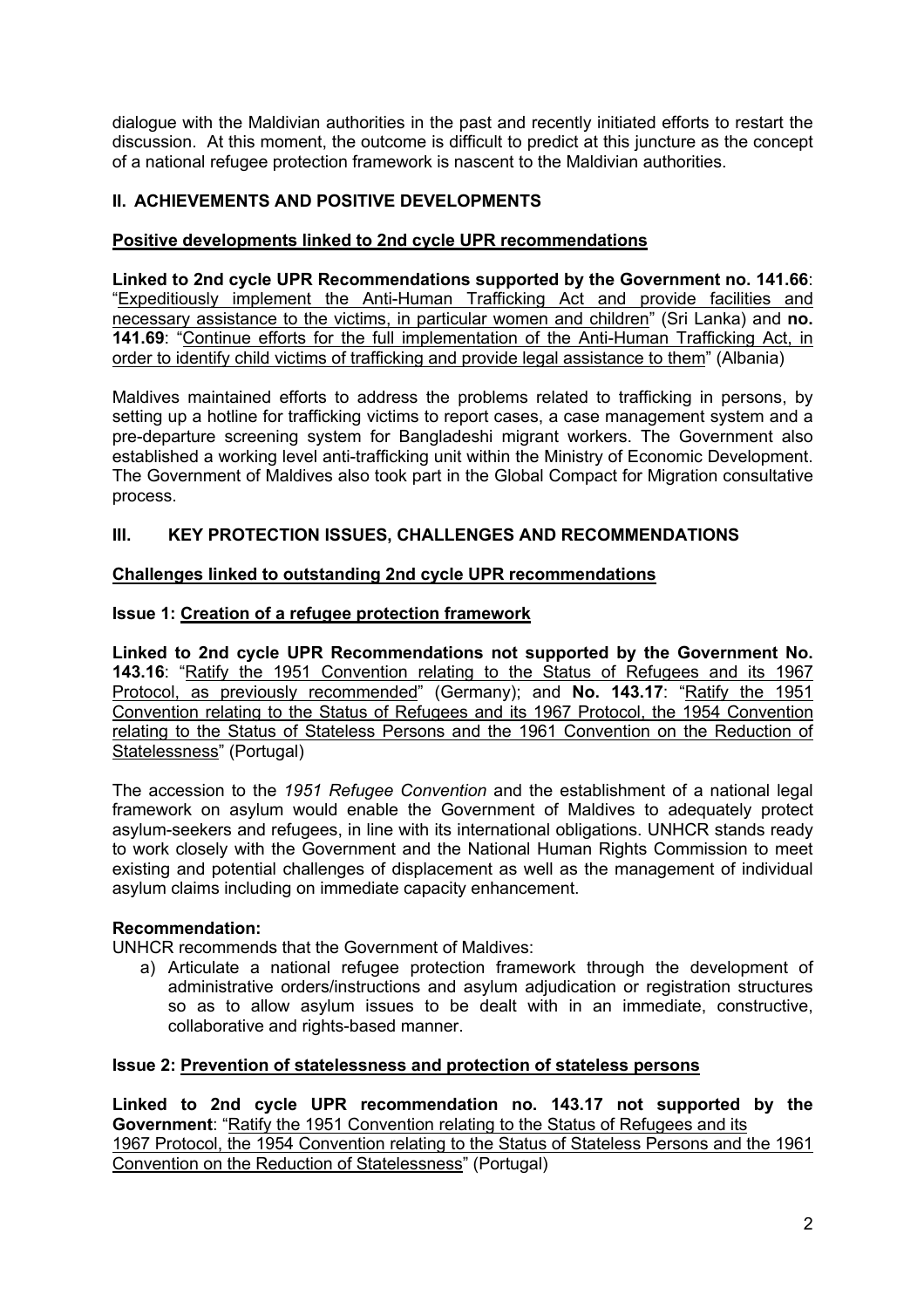Maldives is not a State party to either the *1954 Convention relating to the Status of Stateless Persons* or the *1961 Convention on the Reduction of Statelessness*. Accession to the *Statelessness Conventions* would establish a framework to prevent and reduce statelessness and avoid the detrimental effects of statelessness on individuals and society by ensuring minimum standards of treatment for stateless persons. The *1954 Convention* ensures minimum standards of treatment for stateless persons in respect to a number of fundamental rights. These include, but are not limited to, the right to education, employment, housing and public relief. Importantly, the *1954 Convention* also guarantees stateless persons a right to identity and travel documents and to administrative assistance.

Furthermore, the *1961 Convention on the Reduction of Statelessness* establishes an international framework to ensure the right of every person to a nationality by establishing safeguards to prevent statelessness at birth and later in life. This treaty is therefore complementary to standards contained in other human rights treaties. An increase in the number of State parties to the two *Statelessness Conventions* is essential to strengthening international efforts to prevent and reduce statelessness and ensuring full enjoyment of a number of these rights.

The Constitution of Maldives contains a number of provisions that give rise to discrimination based on religion or belief. The discriminatory provisions in the Constitution that all Maldivians should be Muslims are of particular concern. They exclude non-Muslims from obtaining citizenship or from accessing public positions. Furthermore, the Laws governing marriage and citizenship do not confer equitable rights to women. By law, a Maldivian woman cannot marry a non-Muslim foreigner unless he converts to Islam first. A Maldivian man, however, can marry a non-Muslim foreigner if the foreigner is Christian or Jewish. A Maldivian man cannot marry a non-Muslim foreigner who is not Christian or Jewish unless the woman converts to Islam prior to marriage. According to the *Citizenship Act*, marriage to a national does not confer any right to apply for nationality. The Law also envisages that an applicant for Maldivian nationality should renounce his/her citizenship, thus making him/her statelessness if Maldivian Citizenship is not granted. The Government interprets the conversion by a Muslim to another religion as a violation of Islamic law, which could result in punishment, including loss of the convert's citizenship.

#### **Recommendations:**

UNHCR recommends that the Government of Maldives:

- a) Consider acceding to the *1954 Convention relating to the Status of Stateless Persons* and the *1961 Convention on the Reduction of Statelessness*;
- b) Take steps to draft and adopt national legislation guiding prevention and reduction of statelessness as well as the protection of stateless persons; and
- c) Continue its legislative, institutional and socio-economic reforms to provide an effective framework to address gender mainstreaming, violence against women, religious intolerance and risk of creation of statelessness, particularly with regard to citizenship.

#### **Issue 3: Migration and trafficking in persons**

**Linked to 2nd cycle UPR recommendations supported by the Government No. 141.125**: "Take all necessary steps in the areas of legislation and political measures to protect migrant workers from abusers, traffickers and unscrupulous employers and to guarantee the non-discrimination of noncitizens with regard to conditions and requirements to access the labour market" (Honduras); **No. 141.66:** "Expeditiously implement the Anti-Human Trafficking Act and provide facilities and necessary assistance to the victims, in particular women and children" (Sri Lanka); and **No. 141.69**: "Continue efforts for the full implementation of the Anti-Human Trafficking Act, in order to identify child victims of trafficking and provide legal assistance to them." (Albania)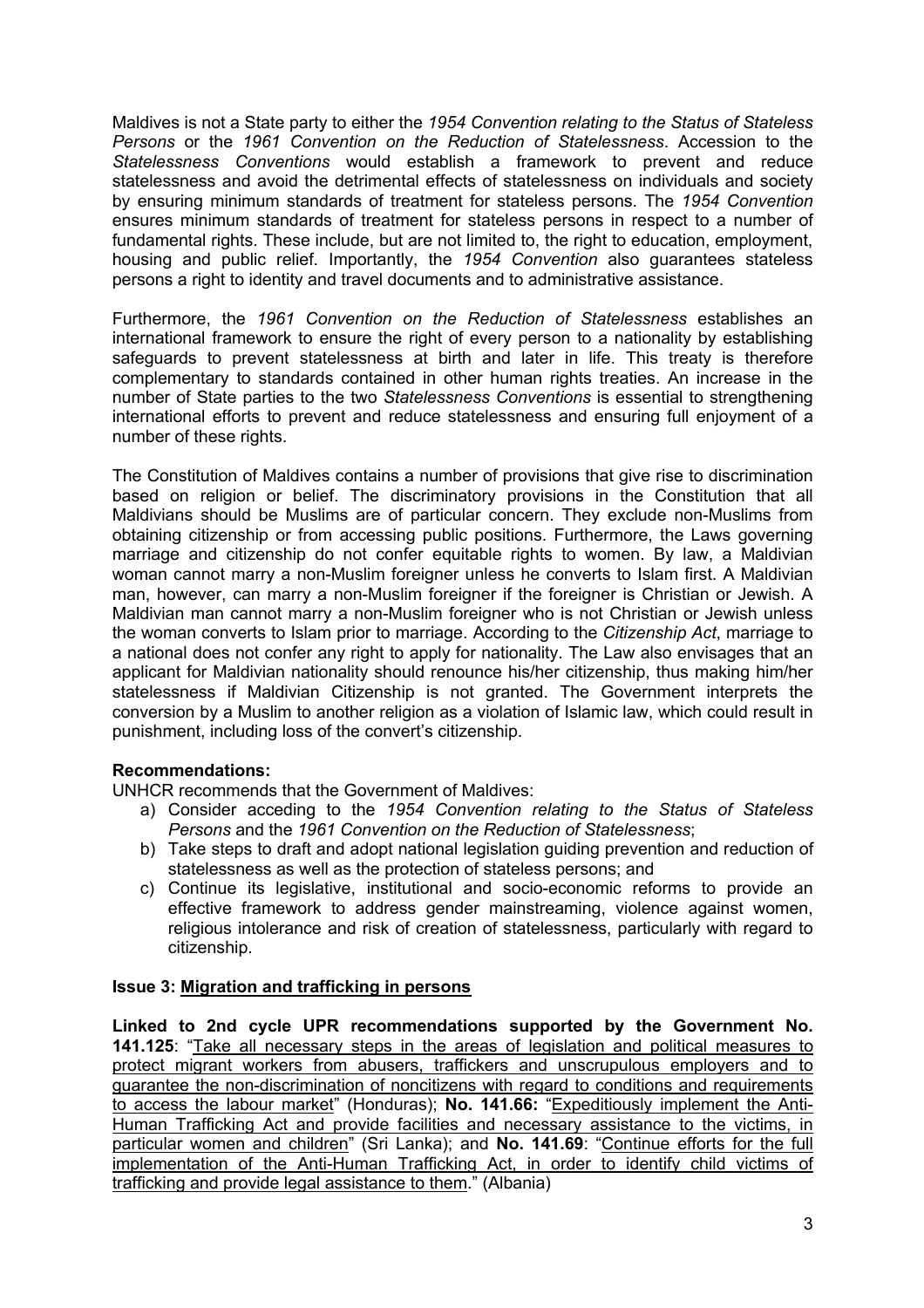Despite significant progress achieved by the Government in addressing trafficking in persons, a number of shortcomings continue to undermine the protection of victims of trafficking and other persons. Reportedly domestic and foreign victims in Maldives are exploited for forced labour and sex trafficking.

The national legal framework does not provide sufficient clarity on the treatment of asylumseekers, victims of trafficking and migrants as there are no systems in place to identify different categories of persons in a mixed movement context. Numerous reports point to incidents of exploitation of migrant workers through fraudulent recruitment practices, withholding of wages, confiscation of passports and mistreatment by their employers. National instruments, including the *Anti-Human Trafficking Act 12/2013* are also silent on protection mechanisms for victims of trafficking who may have international protection needs and who fear persecution or other serious harm upon return to their country of origin. There are no safeguards in place to ensure that these victims have access to fair and efficient asylum procedures, to determine their claims and identify an appropriate durable solution. Another gap in the legal framework is the absence of a mechanism to ensure that victims of trafficking who lack identity documents are able to establish their identity and nationality in order to prevent statelessness.

Moreover, shelters to accommodate trafficking victims and support services have insufficient response capacity. Lack of resources and capacity appear to be a challenge faced by authorities in establishment of effective institutional mechanisms and implementing the Anti-Human Trafficking Act.

#### **Recommendations:**

UNHCR recommends that the Government of Maldives:

- a) Ensure current efforts towards implementing the Anti-Human Trafficking Act prescribe access to fair and efficient asylum procedures for victims of trafficking who may be in need of international protection; and
- b) Establish procedures to identify and support asylum-seekers amongst the broader categories of migrants who may otherwise be at risk of persecution if deported.

#### **Additional protection challenges**

#### **Issue 4: Upholding the principle of non-refoulement**

In the absence of any national asylum systems or corresponding adjudication structures in the Maldives, it is likely that some asylum-seekers may have been refouled upon arrival, without having the opportunity to present a claim for protection in violation of international standards.

#### **Recommendations:**

UNHCR recommends that the Government of Maldives:

a) Ensure respect for the right to seek asylum by enabling effective and unhindered access to its territory and full compliance with the principle of non-refoulement.

# **Issue 5: Detention of asylum-seekers**

UNHCR lacks information on the number of persons deprived of liberty among asylumseekers or migrants who may be in need of international protection if returned. There is no established system between the Maldives and UNHCR to regularly share information on this issue. Mechanisms to regularly share updates with UNHCR on migration trends whether on asylum-seekers in detention, migrants in detention are also missing. The absence of these mechanisms hinders the possibility to ensure an effective response to the protection challenges posed by the detention of these categories of persons.